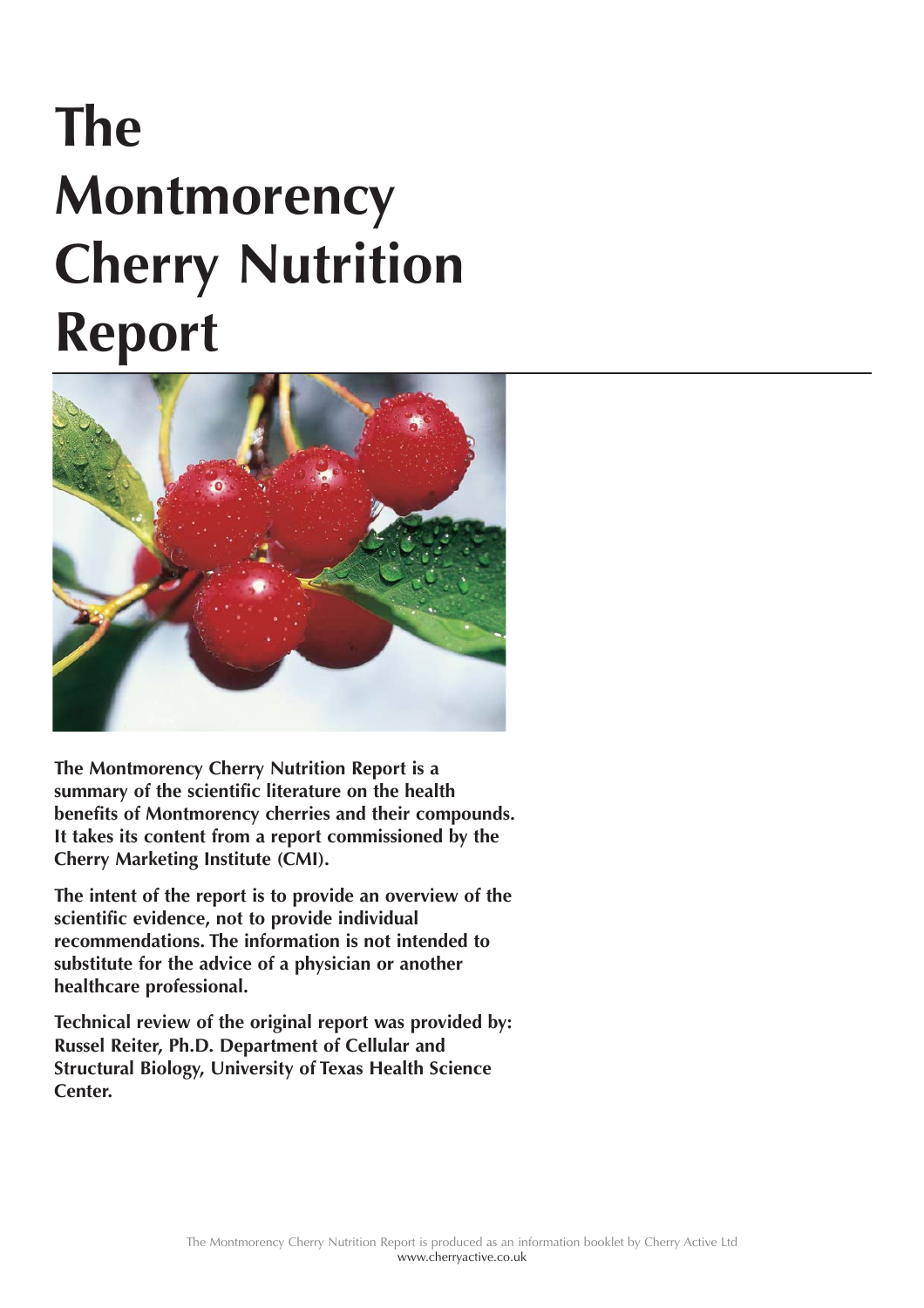Researchers continue to explore the benefits of "superfruits," a unique group of nutrient-rich fruits that contain natural compounds shown to have potential disease-fighting properties.

Few fruits fall into this category and emerging science shows Montmorency cherries (Prunus Cerasus) are among them. Montmorency cherries, commonly found in juice, dried and powdered forms, are rich in antioxidants and contain potent phytonutrients including anthocyanins - plant pigments that have been linked to a variety of health benefits - and melatonin, which may help aid with sleep.

The Montmorency Cherry Nutrition Report provides a scientific overview of the growing body of evidence on the health benefits of Montmorency cherries and their compounds. Research suggests Montmorency cherries may reduce inflammation and ease the pain of arthritis and gout. Emerging studies suggest these cherries may offer protection against heart disease and certain cancers, reduce the risk of diabetes and insulin resistance syndrome and aid in the treatment and possible prevention of memory loss.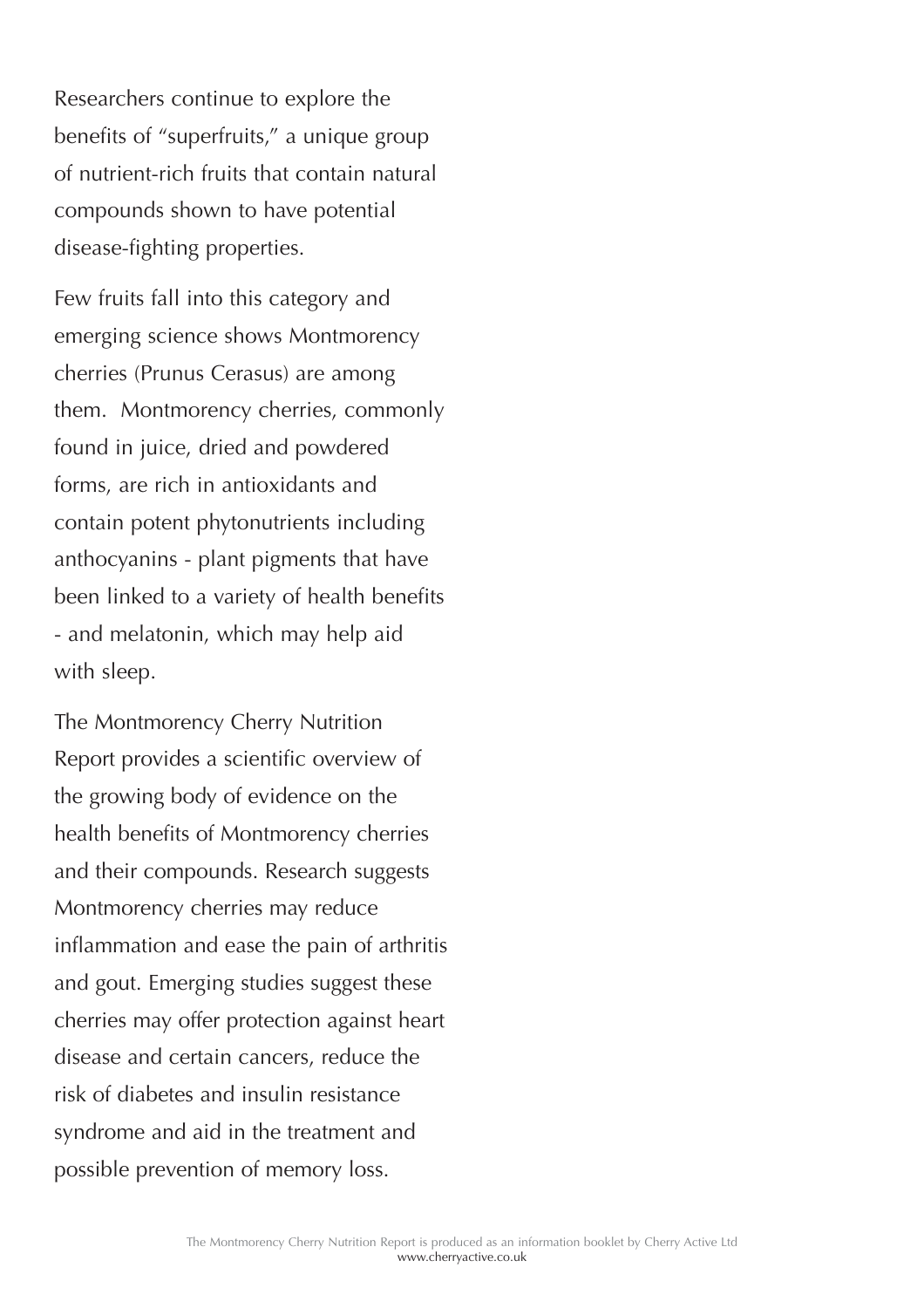## **The Power of Red**

Montmorency cherries contain powerful antioxidants called anthocyanins - which provide the distinctive red colour and may hold the key to the benefits locked inside (Chandra 1992,Wang 1997, 1999). Studies suggest that these disease-fighting pigments possess antioxidant, antiinflammatory, anti-aging and anti-carcinogenic properties (Blando 2004). Montmorency cherries are one of the richest sources of anthocyanins.

The unique health benefits of Montmorency cherries first came to light in the 1990s, when numerous studies were published describing the antioxidant content of this fruit. Spurred by what was then anecdotal evidence that Montmorency cherries alleviated the pain of arthritis and gout, researchers discovered that these cherries had high antioxidant activity.

Additional studies identified the active antioxidants as eight polyphenolic compounds, including anthocyanins, chlorogenic acid, gallic acid, p-coumaric acid, and quercetin (Wang 1999). Research conducted at Brunswick Laboratories in Wareham, Massachusetts, found that Montmorency cherries also contain a class of compounds that act like superoxide dismutase (SOD), a powerful enzyme and cellular antioxidant.

## **Anthocyanins**

Anthocyanins that give Montmorency cherries their deep, rich colour belong to a large group of phenolic compounds called flavonoids. Of the 150 different flavonoids found in plants, anthocyanins appear to have the greatest antioxidant capacity (Elliott 1992).

Research conducted at Michigan State University found that Montmorency cherries contained the highest concentrations of anthocyanins 1 and 2 - which help block enzymes in the body called cyclooxygenase 1 and 2 (popularly known as COX-1 and COX-2) (Seeram and Momin et al. 2001). Some pain medication works by inhibiting COX-1 and COX-2, which may explain why some people find that Montmorency cherries help ease the pain of arthritis and gout.

The researchers found that Montmorency cherries were the richest source of these beneficial compounds compared to various berries, including raspberries, blackberries and strawberries. Anthocyanins 1 and 2 were not found in blueberries.

Montmorency cherries contain 30 to 40 milligrams of anthocyanins 1 and 2 in every 100 grams of fruit. Montmorency cherries contain significantly more anthocyanins and phenols than do sweet cherries. For example, one study found that the total phenolic content of sweet cherries ranged from 92 to 147 milligrams/100 grams, while the same amount of Montmorency cherries contained up to 312 milligrams, or more than twice the phenols (Kim 2005, Chandra 1992).

Anthocyanins are more effective than vitamin C, four times more potent as an antioxidant than the well-known vitamin E (Rice-Evans 1995), and have been compared to ibuprofen, aspirin, and naproxen for their antiinflammatory action (Seeram 2001). Numerous studies, including one from the Johns Hopkins Hospital in Baltimore concluded that anthocyanins in Montmorency cherries significantly lowered inflammation and pain in animals. The proposed mechanisms are due to anthocyanins' anti-inflammatory and antioxidant properties, which lower oxidative stress following inflammatory insult (Tall 2004).

#### **Antioxidants**

Oxygen is an important component of the air we breathe. We couldn't survive without it. But oxygen can also be a source of free radicals - unstable oxygen molecules associated with cancer, heart disease and the effects of ageing.

Luckily, antioxidants can counter, scavenge, and deactivate these damaging free radicals. Thousands of studies spanning decades of research consistently and repeatedly show that maintaining a high antioxidant defence system lowers a person's risk for disease, stimulates the immune system, protects brain neurons from damage, and possibly even slows the ageing process.

Oxidative stress associated with disease occurs when oxidative damage exceeds our antioxidant defences. That antioxidant system depends on the food we eat. A lab testing procedure called Oxygen Radical Absorbance Capacity or ORAC measures the total antioxidant capacity of foods. ORAC measures how many oxygen radicals a specific food can absorb and deactivate (Ou 2001).

The more oxygen radicals a food absorbs, the higher its ORAC score. The higher the ORAC score, the better a food may be in helping our bodies fight diseases like cancer and heart disease.

Nutrition experts estimate a person needs to consume 3,000 to 5,000 ORAC units a day to reach a significant antioxidant capacity in the blood associated with health benefits. Just 100 grams of Montmorency cherry juice concentrate supplies 12,800 ORAC units. A 30ml serving weighs approximately 40g and therefore supplies 5,120 ORAC units, or more than an entire day's recommendation.

## **Other Phenolic Compounds**

Montmorency cherries are rich sources of other phenolic compounds, such as ellagic acid, gallic acid, p-coumaric acid, kaempferol, and quercetin, all of which are potent antioxidants. According to researchers at the University of California, ellagic acid is a potent antioxidant, anti-cancer, and anti-atherosclerotic compound (Seeram 2004). One study found that ellagic acid in fruit extracts reduced cancer cell proliferation in a dose-dependent fashion; that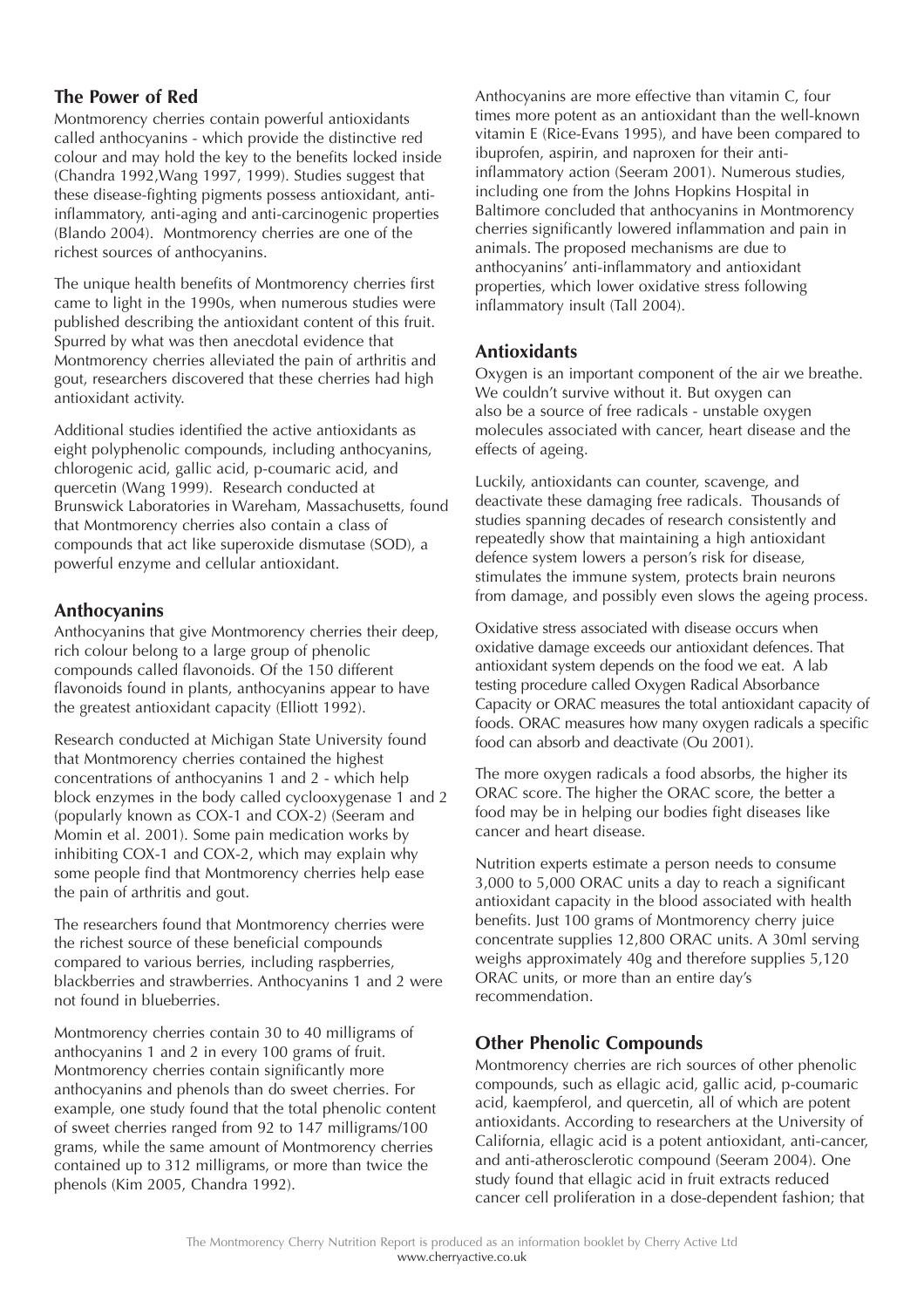is, as ellagic acid increased, cancer cell growth decreased (Ross 2007).

P-coumaric acid is another phenolic compound that exhibits strong antioxidant activity (Kim 2005). An in vitro study of human leukaemia cells, found that p-coumaric acid, along with gallic acid and other phenols, enhanced cancer cell death (Dedoussis 2005).

## **Melatonin**

Montmorency cherries are one of the few known food sources of melatonin, a potent antioxidant that helps improve the body's circadian rhythms and natural sleep patterns (Burkhardt 2001). A study conducted by Reiter and colleagues at the University of Texas Health Science Center found that Montmorency cherries contain substantial amounts of melatonin, at levels higher than normally found in human blood.

Montmorency cherries, which account for the majority of sour cherries produced in the U.S., contain 13.5 nanograms (ng) of melatonin per gram (Burkhardt 2001). Produced naturally by the body's pineal gland at the apex of the brain, melatonin has been shown to do much more than regulate our sleep-wake cycle. Studies suggest that melatonin may help protect the vascular system, lessen inflammation, and reduce ischemia and reperfusion injury associated with surgery (Tan 2000, 2003,

## **Cuzzocrea 2001, Lissoni 1997, Reiter 2001, 2000).**

A study conducted by Reiter and researchers from St. Marianna University of School of Medicine in Japan found that feeding chicks a diet containing plants rich in melatonin raised blood levels of melatonin, indicating that melatonin ingested from the diet is absorbed and enters the general circulation, after which it is capable of binding to sites in the brain and other tissues (Hattori 1995).

Reiter and colleagues speculate that eating just a handful of Montmorency cherries will increase melatonin levels in blood, thereby improving the body's natural sleep patterns and potentially providing other health benefits.

# **Potential Health Benefits of Montmorency Cherries**

Montmorency cherries and their compounds have been associated with a lowered risk for a number of diseases and disorders.

# **Arthritis and Gout**

For decades, Montmorency cherries have quietly grown a devoted fan base of arthritis sufferers who routinely consumed the fruit (particularly as juice) to help soothe their symptoms. At the time, the only evidence was anecdotal. Today, however, there appears to be science behind the cherry folklore.

The suspicion that cherries might help with arthritis and gout was first proposed in 1950 (Blau 1950).This preliminary study found that daily cherry consumption helped to relieve "gout attacks" and the pain associated with arthritis. After eating the cherries, the patients in the study had lower blood levels of uric acid. Elevated levels of uric acid are associated with the onset and progression of gout.

Since then, several studies have confirmed this link, including a study from USDA's Human Nutrition Research Center at the University of California, Davis where researchers found that healthy women (ages 20 to 40 years) who consumed two servings or 280 grams of cherries after an overnight fast showed a 15 percent reduction in uric acid levels, as well as lowered nitric oxide and C-reactive protein levels (Jacob 2003). The researchers conclude that "...compounds in cherries may inhibit inflammatory pathways" associated with gout. Additional studies suggest that consumption of cherries may be beneficial for the management and preventionof inflammatory diseases (Kelley 2006, van Acker 1995), including inflammatory pain (Tall 2004). Nitric oxide also has been implicated in both osteoarthritis and rheumatoid arthritis, while studies show that antioxidants scavenge this oxidant and potentially aid in the treatment or prevention of symptoms (Bezerra 2004,Remans 2005).

# **Heart Health**

Strong evidence indicates that diets rich in colourful fruits and vegetables may help lower heart-disease risk. Beyond the anti-inflammatory benefits, many of the phenolic compounds in Montmorency cherries may offer protection against heart disease and stroke.

The Zutphen Elderly Study is a longitudinal study on lifestyle and chronic diseases started in 1985 at the National Institute of Public Health and Environmental Protection in The Netherlands. It has produced a wealth of valuable information about diet and health. One published report from this study of 805 men (ages 65 to 84 years) who were followed for five years found that as flavonoid intake increased, the risk for coronary artery disease decreased. The relative risk for dying from heart disease was 58 percent lower in those men who consumed the most flavonoids compared to those men who consumed the least (Hertog 1993).

Oxidative damage is a major contributor to nitric oxidemediated functions of the vascular system and in the initiation and progression of cardiovascular disease. In a study on pigs, researchers at Indiana University School of Medicine in FortWayne found that anthocyanins, when consumed in large amounts, enhanced vaso-relaxation.

Even small amounts protected arteries from oxidative damage (Bell 2006). Another study published in the Journal of Nutrition supports this effect and found that anthocyanins had a vaso-relaxant effect on rat arteries that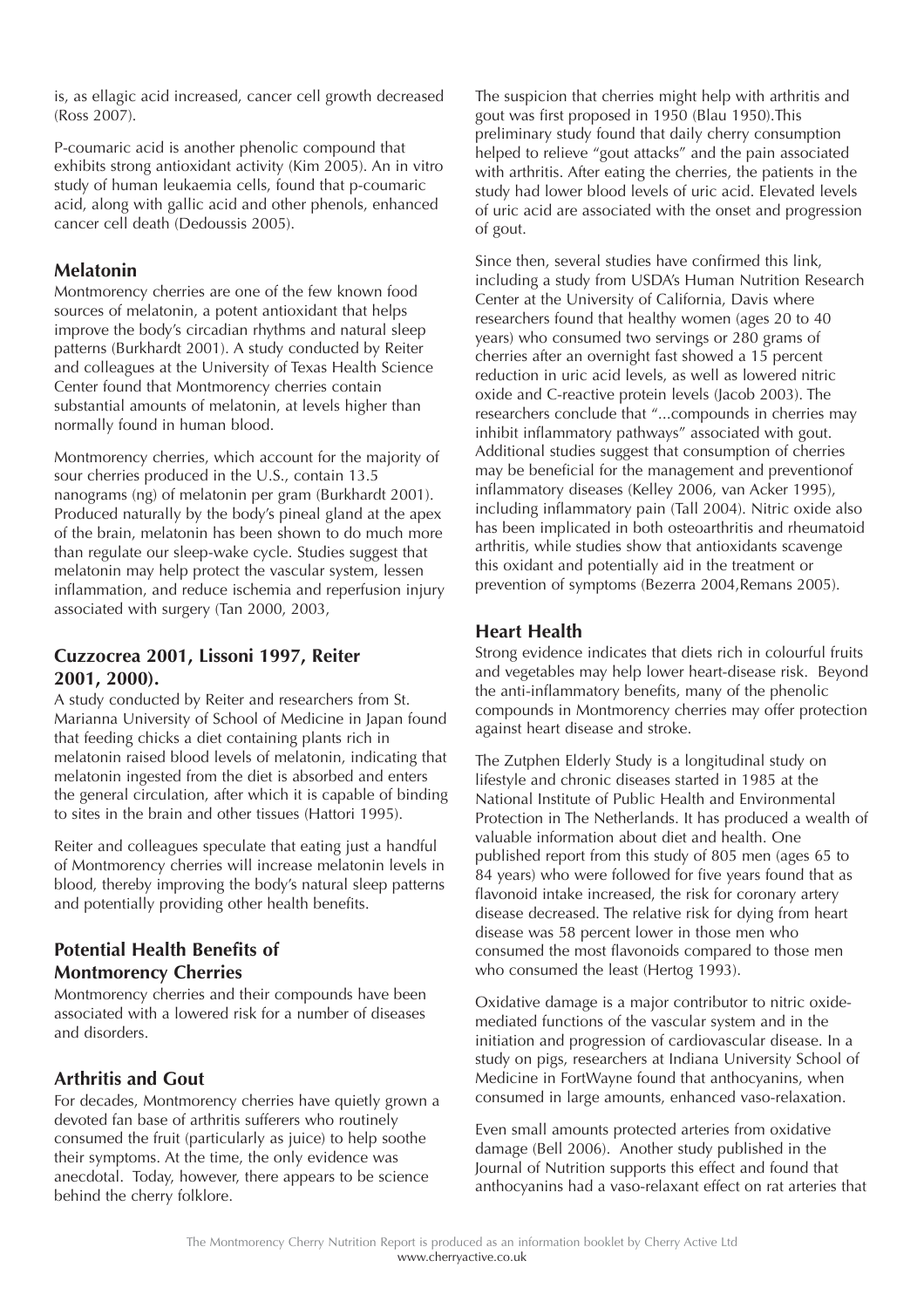might help reduce cardiovascular mortality (Andriambeloson 1998). Numerous other studies show that other phenolic compounds found in Montmorency cherries, such as quercetin, protect low density lipoproteins (LDL - the "bad" cholesterol) from oxidative damage, thus reducing their atherogenicity (Safari 2003).

Anthocyanins in Montmorency cherries also might lower blood lipids, thus reducing heart disease risk. In a study from the University of Michigan, varying amounts of whole Montmorency cherry powder were fed to rats for 90 days. Results showed that the cherry-enriched diets significantly lowered plasma triglyceride and total cholesterol, fasting glucose and insulin, and a plasma marker of oxidative damage, while slightly raising highdensity lipoproteins (HDL - the "good" cholesterol) and significantly elevating blood antioxidant capacity.The cherry-enriched diets also reduced "fatty liver" or the accumulation of triglcyeride and cholesterol in the liver. (Seymour 2007).

## **C-Reactive Protein**

Montmorency cherries also may lower inflammatory processes associated with heart disease. C-reactive protein (CRP) is a substance found in blood that is a marker for inflammation in the body. High levels of this protein are associated with an increased risk of heart disease and low levels with a low risk. The link between elevated CRP levels and heart disease has been demonstrated repeatedly, and there is evidence that CRP may be a more important indicator of heart disease risk than high LDL ("bad") cholesterol. In an eight-year study involving 27,939 women at Brigham and Women's Hospital in Boston, more than half of the women who eventually developed heart disease had high CRP levels even though their LDL levels were not considered high (Ridker 2000, 2002).

A study from the U.S. Department of Agriculture's Human Nutrition Research Center at the University of California, Davis found that men and women who supplemented their diets with 280 grams of cherries for 28 days had a 25 percent reduction in CRP levels, suggesting reduced inflammation associated with atherosclerosis risk (Kelley 2006).

## **Cancer Prenvention**

Researchers believe Montmorency cherries may have the potential to reduce the risk of colon cancer because of anthocyanins and cyanidin, another type of flavonoid found in cherries.

Researchers at Michigan State University tested the potential anti-cancer effects of Montmorency cherries in mice and human colon cancer cell lines (Kang 2003). In the study on mice, a diet containing cherries, anthocyanins, or cyanidin produced significantly fewer tumours compared to mice fed control diets. In the second study on human colon cancer cells, anthocyanins and cyanidin reduced cell growth. The researchers

concluded that "...Tart cherry anthocyanins and cyanidin may reduce the risk of colon cancer."

A review of the research published in the Journal of Biomedicine and Biotechnology concluded that anthocyanins in tart cherries may help inhibit tumour development and growth of human colon cancer cells (Blando 2004).

# **Perillyl Alcohol**

Montmorency cherries are rich in a phytonutrient called perillyl alcohol (POH), which is a member of the monoterpene family, along with limonenes. Numerous studies indicate that POH may help prevent the formation and progression of certain cancers. How POH inhibits the growth of cancer is under investigation. Evidence suggests it helps rid the body of carcinogenic chemicals or interferes with signals that cause cells to divide rapidly. POH also might help revert tumour cells back to normal or differentiated cells so they are less likely to become cancerous (Belanger 1998). One study found that POH might help reduce the blood supply to cancer cells, thus starving them of oxygen and nutrition and aiding in their demise (Loutrari 2004).

At the University of Wisconsin-Madison, researchers found that leukaemia cells self-destructed (a condition called apoptosis) when exposed to POH in vitro (Clark 2006).

POH has been shown to induce the regression of 81 percent of small breast cancers and up to 75 percent of advanced breast cancers in animal studies (Haag 1994). POH was up to five times more potent than the other known cancer-reducing compounds at inducing tumour regression.

Several studies also show that POH might aid in reducing a type of brain cancer called glioblastoma multiforme. This type of cancer forms from glial or support tissue in the brain. It progresses rapidly, is difficult to treat, and prognosis is poor. A study from the University of Wisconsin found that POH helped sensitize glioma cells to radiation and chemotherapy, thus possibly being useful as an adjunct therapy to conventional treatments for this form of brain cancer (da Fonseca 2006, Fernandes 2005, Rajesh 2003). Additional studies suggest POH might lower the risk for cancers of the prostate (Chung 2006), breast (Yuri 2004, Wagner 2002), lungs (Xu 2004), liver (Crowell 1999), and skin (Barthelman 1998).

## **Diabetes**

Montmorency cherries and their compounds appear to aid in diabetes control and in reducing the complications associated with this disease. In a study from Michigan State University, partially funded by the U. S. Department of Agriculture, the effects of extracts of anthocyanins from Montmorency cherries were tested on mouse pancreatic cells, which produce the hormone insulin in the presence of glucose (sugar). Results showed that anthocyanin-exposed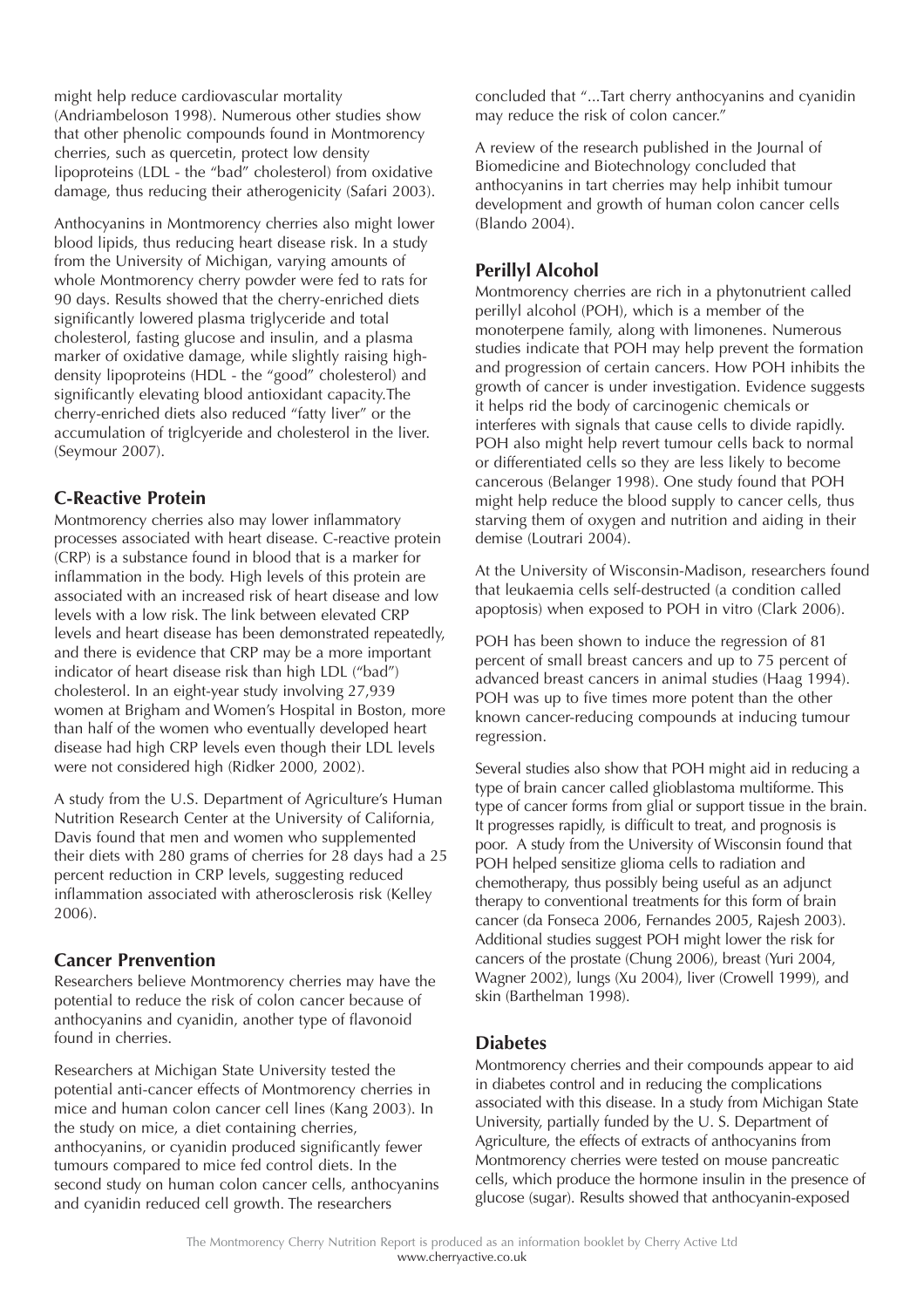cells increased insulin production by 50 percent compared to cells not exposed to anthocyanins. The researchers conclude that cherries might be useful in the prevention of type 2 diabetes (Jayaprakasam 2005).

In another study on rats, a single dose of anthocyanins decreased fasting blood glucose levels by 19 percent and improved glucose tolerance by 29 percent. After one month of treatment with anthocyanins, fasting blood glucose levels had dropped to half of the pre-treatment levels and glucose tolerance had improved by up to 41 percent (Cherian 1992).

Small blood vessels, called capillaries, are damaged in diabetes as a result of elevated blood sugar levels. Collagen proteins become linked to the elevated sugar and form abnormal complexes that damage tissues and blood vessels. One study on rats found that anthocyanins significantly reduced the formation of these abnormal protein complexes (Cohen-Boulakia 2000).

Retinopathy is a serious complication of diabetes, resulting from the overproduction of abnormal proteins produced when the body attempts to repair damaged capillaries. Anthocyanins appear to prevent this damage to blood vessels and also might prevent production of abnormal proteins. In one study, this damage was significantly reduced in 12 diabetic patients who consumed 600 milligrams of anthocyanins a day for two months (Boniface 1996).

In another study, 31 patients with diabetic retinopathy showed marked improvement in permeability and a reduced tendency to hemorrhage when treated with anthocyanins (Scharrer 1981).

Studies have shown that Montmorency cherries have a low glycemic index (GI) score of 54 (any score less than 55 is considered low), thus producing only a mild rise in blood sugar levels associated with lowered risks for diabetes and weight gain. Dried cherries have a moderate score of 58. Canned cherries have a higher GI score of 76, possibly because of the effects of processing (Glycemic Index Laboratories,Toronto, Canada).

## **Brain Health**

The brain is particularly susceptible to oxidative damage, since it accounts for about 20 percent of the total body's oxygen consumption, but it is only about 2 percent of the body's weight. Numerous studies show that the phytonutrients in Montmorency cherries aid in protecting neurons in the brain from oxidative damage associated with neuronal loss.

Researchers at USDA's Human Nutrition Research Center on Ageing at Tufts University in Boston state that there is "...ample research [that] indicates age-related neuronalbehavioral decrements are the result of oxidative stress that may be ameliorated by antioxidants"(Joseph 1999).This oxidative damage has been linked to a higher risk for memory loss, dementia, and even Alzheimer's

disease, while antioxidant-rich phytonutrients, such as the phenols, help reverse the course of neuronal and behavioral ageing, and possibly improve memory (Gailli 2002, Joseph

#### **1996, Andres-Lacueva 2005, Shukitt-Hale 2006, Lau 2005).**

In a study from Korea, cherry phenolics protected brain neurons from oxidative damage in a dose-dependent fashion, primarily due to the amount of anthocyanins in the fruit (Kim 2005).

Another study investigated the effects of anthocyanins on cerebral ischemic injury (stroke) in rats. Results showed that rats fed anthocyanins had significantly less damage to brain tissue from reduced blood supply caused by stroke. The researchers concluded that "...consumption of anthocyanins may have the possibility of a protective effect against neurological disorders, such as brain ischemia" (Shin 2006).

An animal study from Spain found that anthocyanins were able to cross the blood brain barrier and localize in various brain regions important for learning and memory (Andres-Lacueva). Researchers at Tufts University conclude that anthocyanins show the most efficacy in penetrating the cell membrane and in providing antioxidant protection (Galli 2002).

#### **Other Health Benefits**

Montmorency cherries or their compounds also may have additional benefits, although the research is still emerging.

## **Weight Management**

One study found that feeding anthocyanins to mice that were on high-fat diets suppressed the dietinduced increase in body weight gain. While highfat diets typically cause hyperglycemia, hyperinsulinemia, and hyperleptinemia, all of these effects were normalized with anthocyanin supplementation (Tsuda 2003).

#### **Muscle Recovery**

A randomised, placebo controlled, crossover design study performed at the Human Performance Laboratory, University of Vermont (Conolly 2006) demonstrated how drinking Montmorency cherry juice decreased some of the symptoms of exercise induced muscle damage.

Fourteen male college students drank 12 fl oz of a cherry juice blend or a placebo twice a day for eight consecutive days. A bout of eccentric elbow flexion contractions (2 x 20 maximum contractions) was performed on the fourth day of supplementation. Isometric elbow flexion strength, pain, muscle tenderness, and relaxed elbow angle were recorded before and for four days after the eccentric exercise. The protocol was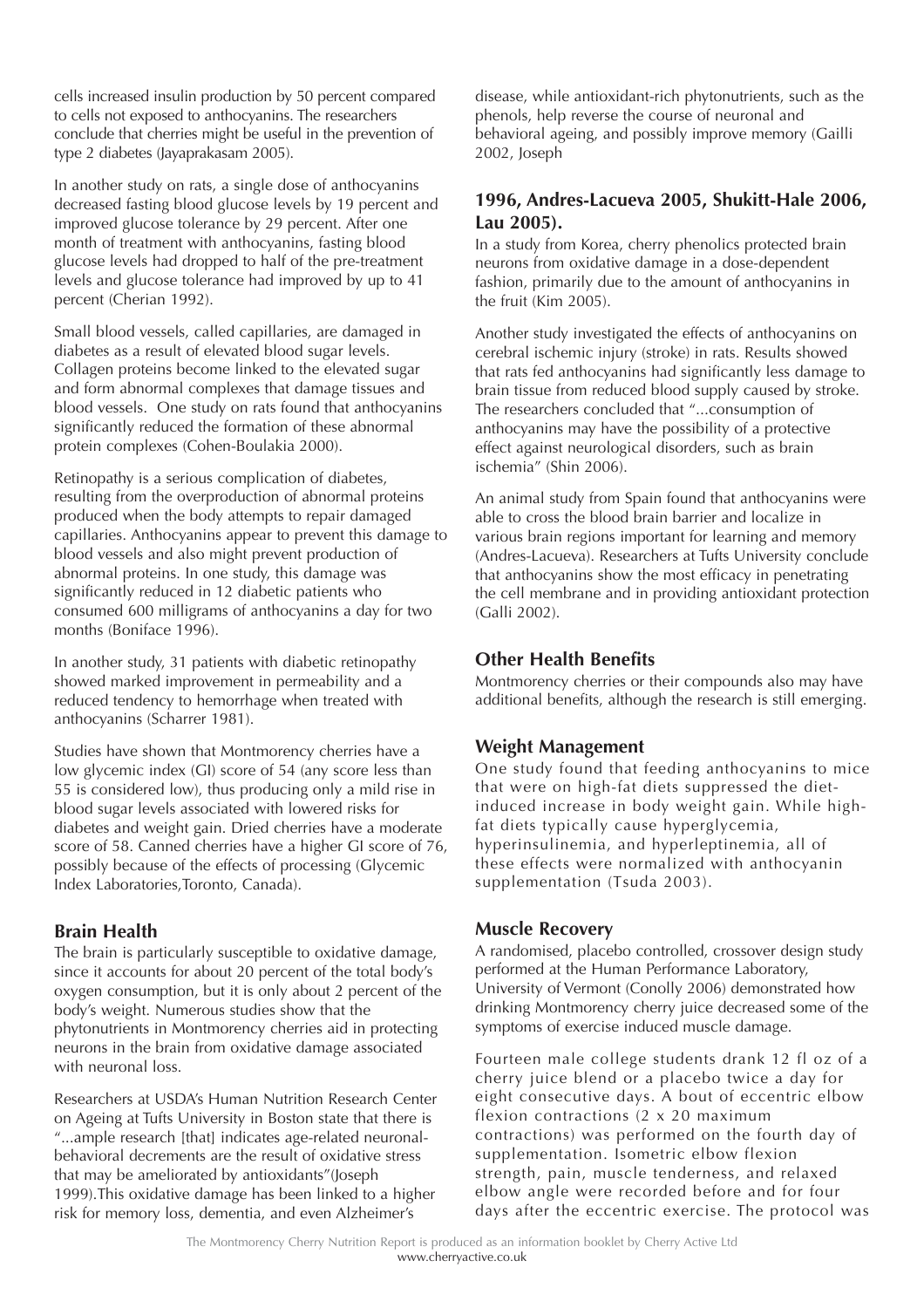repeated two weeks later with subjects who took the placebo initially, now taking the cherry juice (and vice versa). The opposite arm performed the eccentric exercise for the second bout to avoid the repeated bout protective effect. Strength loss and pain were significantly less in the cherry juice trial versus placebo (time by treatment: strength  $p < 0.0001$ , pain  $p = 0.017$ ).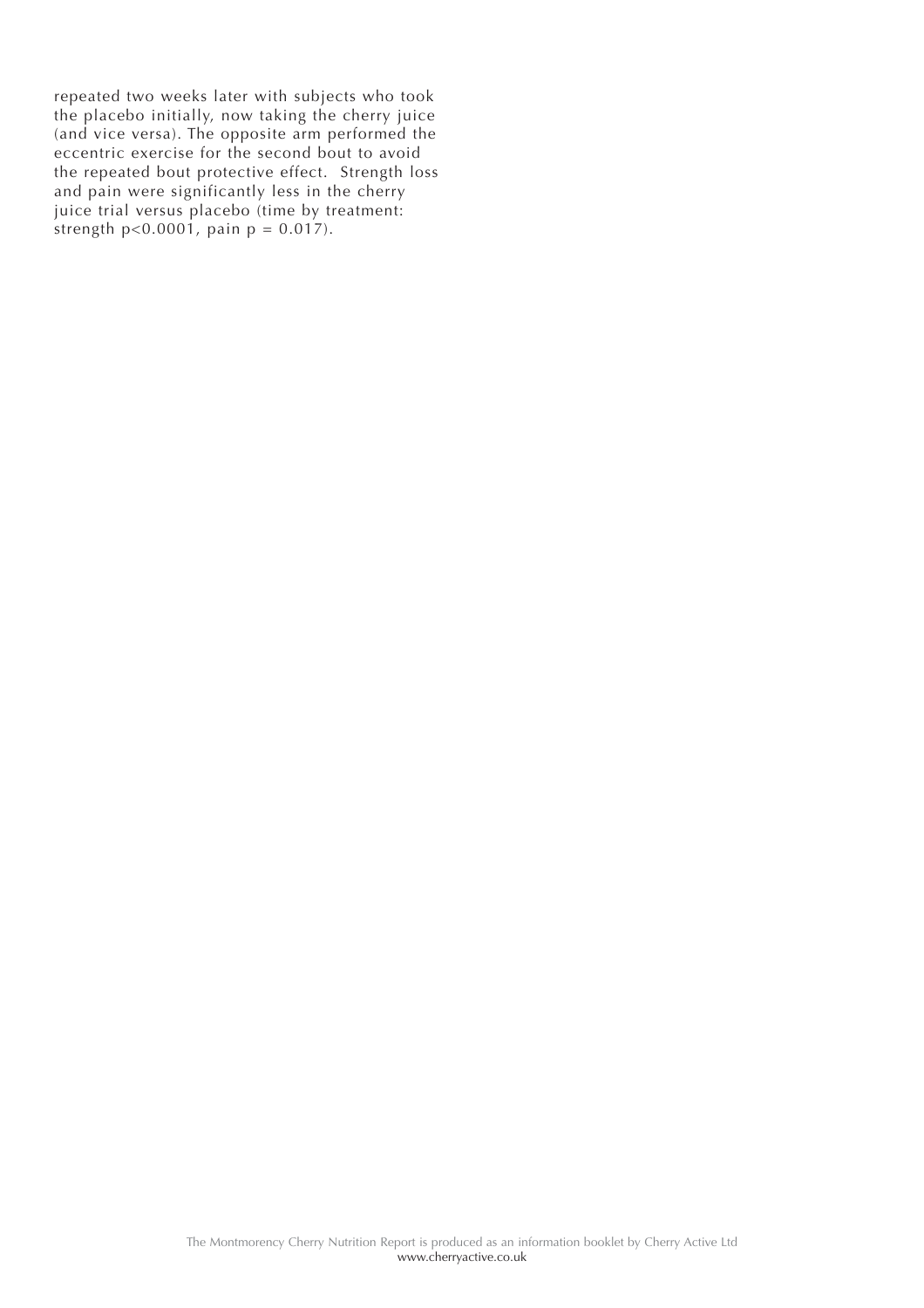#### **References**

Andres-Lacueva C, Shukitt-Hale B, Galli RL, Jauregui O, Lamuela-Raventos RM, Joseph JA. Anthocyanins in aged blueberry-fed rats are found centrally and may enhance memory.Nutrition and Neuroscience. 2005;8:111-120.

Andriambeloson E, Magnier C, Haan-Archipoff G, Lobstein A,Anton R, Beretz A, Stoclet JC, Andriantsitohaina R. Natural dietary polyphenolic compounds cause endothelium-dependent vasorelaxation in rat thoracic aorta. Journal of Nutrition. 1998;128:2324-2333.

Barthelman M, Chen W, Gensler HL, Huang C, Dong Z, Bowden GT. Inhibitory effects of perillyl alcohol on UVB-induced murine skin cancer and AP-1 transactivation. Cancer Research. 1998;58:711-716.

Belanger J. Perillyl alcohol: Applications for oncology. Alternative Medicine Review. 1998;3:448-457.

Bell DR, Gochenaur K. Direct vasoactive and vasoprotective properties of anthocyanin-rich extracts. Journal of Applied Physiology. 2006;100:1164- 1170.

Bezerra MM, Brain SD, Greenacre S, Jeronimo SM, de Melo LB, Keeble J, da Rocha FA.. Reactive nitrogen species scavenging, rather than nitric oxide inhibition, protects from articular cartilage damage in rat zymosaninduced arthritis. British Journal of Pharmacology. 2004;141:172-182.

Blando F, Gerardi C, Nicoletti I. Sour cherry (Prunus cerasus L) anthocyanins as ingredients for functional foods. Journal of Biomedicine and Biotechnology. 2004;2004:253-258.

Blau LW. Cherry diet control for gout and arthritis. Texas Reports on Biology and Medicine. 1950;8:309-311.

Boniface R, Robert AM. Effect of anthocyanins on human connective tissue metabolism in the human. Klinische MonatsblĄĄtter fĀĀr Augenheilkunde. 1996;209:368-372.

Burkhardt S, Tan DX, Manchester LC, Hardeland R, Reiter RJ. Detection and quantification of the antioxidant melatonin inMontmorency and Balaton tart cherries (Prunus cerasus). Journal of Agricultural and Food Chemistry. 2001;49:4898-4902.

Chandra A, Nair MG, Iezzoni A. Evaluation and characterization of the anthocyanin pigments in tart cherries (Prunus cerasus L.). Journal of Agricultural and Food Chemistry. 1992;40:976-969.

Chandra A, Rana J, Li Y. Separation, identification, quantification, and method validation of anthocyanins in botanical supplement raw materials by HPLC and HPLC-MS. Journal of Agricultural and Food Chemistry. 2001;49:3515-3521.

Chandra A, Nair MG, Iezzoni A. Isolation and stabilization of anthocyanins from tart cherries (prunus cerasus L.). Journal of Agricultural and Food Chemistry. 1993;41:1062-1065.

Cherian S, Kumar R, Augusti K, et al. Antidiabetic effect of a glycoside of peargonidin isolated from the bark of Ficus bengalensis Linn. Indian Journal of Biochemistry and Biophysiology. 1992;29:380-382.

Chung BH, Lee HY, Lee JS, Young CY. Perillyl alcohol inhibits the expression and function of the androgen receptor in human prostate cancer cells. Cancer Letters. 2006;236:222-228.

Clark S. Perillyl alcohol induces c-Myc-dependent apoptosis in Bcr/Abltransformed leukemia cells. Oncology. 2006;70:13-18.

Cohen-Boulakia F, Valenski PE, Boulahdour H, Lestrade R, Dufour-Lamartinie JF, Hort-Legrand C, Behar A. In vivo sequential study of skeletal muscle capillary permeability in diabetic rats: effects of anthocyanosides. Metabolism. 2000;49:880-885.

D A J Connolly1, M P McHugh2 and O I Padilla-Zakour3 Efficacy of a tart cherry juice blend in preventing the symptoms of muscle damage.

Crowell PL. Prevention and therapy of cancer by dietary monoterpenes. Journal of Nutrition. 1999;129:775S-778S.

Cuzzocrea S, Reiter RJ. Pharmacological action of melatonin in shock, inflammation and ischemia/reperfusion injury. European Journal of Pharmacology. 2001;426:1-10.

da Fonseca CO, Landeiro JA, Clark SS, Quirico-Santos T, de Costa CMG, Gattass CR. Recent advances in the molecular genetics of malignant gliomas disclose targets for antitumor agent perillyl alcohol. Surgery and Neurology. 2006;65:2-11.

Dedoussis GV, Kaliora AC, Andrikopoulos NK. Effect of phenols on natural killer (NK) cell-mediated death in the K562 leukemic cell line. Cell Biology International. 2005;29:884-889.

Elliott AJ, Scheiber SA, Thomas C, Pardini RS. Inhibition of glutathione reductase by flavonoids: a structure-activity study. Biochemical Pharmacology. 1992;44:1603-1608.

Fernandes J, da Fonseca CO, Teixeira A, Gattass CR. Perillyl alcohol induces apoptosis in human glioblastoma multiforme cells.Oncology Report. 2005;13:943-947.

Galli R, Shukitt-Hale B, Youdim KA, Joseph JA. Fruit polyphenolics and brain aging. Annals of the New York Academy of Sciences. 2002;959:128- 132.

Haag JD, Gould MN. Mammary carcinoma regression induced by perillyl alcohol, a hydroxylate analog of limonene. Cancer Chemotherapy and Pharmacology. 1994;34:477-483.

Halvorsen BL, Carlsen MH, Phillips KM, Bohn SK, Holte K, Jacobs DR, Blomhoff R. Content of redox-active compounds (i.e. antioxidants) in foods consumed in the United States. American Journal of Clinical Nutrition. 2006;84:95-135.

Hattori A, Migitaka H, Iigo M, Itoh M, Yamamoto K, Ohtani-Kaneko R, Hara M, Suzuki T, Reiter RJ. Identification of melatonin in plants and its effects on plasma melatonin levels and binding to melatonin receptors in vertebrates. Biochemistry and Molecular Biology International. 1995;35:627-634.

Hertog MG, Feskens EJ, Hollman PC, Katan MB, Kromhout D. Dietary antioxidant flavonoids and risk of coronary heart disease: The Zutphen Elderly Study. Lancet. 1993;342:1007-1011.

Jacob RA, Spinozzi GM, Simon VA, Kelly DS, Prior RL, Hess-Pierce B, Kader AA. Consumption of cherries lowers plasma urate in healthy women. Journal of Nutrition. 2003;133:1826-1829.

Jayaprakasam B, Vareed SK, Olson LK, Nair MG. Insulin secretion by bioactive anthocyanins and anthocyanidins present in fruits. Journal of Agricultural and Food Chemistry. 2005;53:28-31.

Joseph J, Denisova N, Villalobos-Molina R, et al. Oxidative stress and agerelated neuronal deficits. Molecular Chemical Neuropathology. 1996;28:35-40.

Joseph J, Sk u k i t t - Hale B, De n i s ova N, et al. Re versals of age-re l a t e d declines in neuronal signal transduction, cognitive, and motor behavioral deficits with blueberry, spinach, or strawberry dietary supplementation. Journal of Neuroscience. 1999;19:8114-8121.

Kang SY, Seeram, NP, Nair MG, Bourquin LD. Tart cherry anthocyanins inhibit tumor development in Apc mice and reduce proliferation of human colon cancer cells. Cancer Letters.2003;194:13-19.

Kelley DS, Rasooly R, Jacob RA, Kader AA, Mackey BE. Consumption of bing sweet cherries lowers circulating concentrations of inflammation markers in healthy men and women. Journal of Nutrition. 2006; 136:981- 986.

Kim DO, Heo HJ, Kim YJ, Yang HS, Lee CY. Sweet and sour cherry phenolics and their protective effects on neuronal cells. Journal of Agricultural and Food Chemistry. 2005; 53:9921-9927.

Lau F, Shukitt-Hale B, Joseph J. The beneficial effects of fruit polyphenols on brain aging. Neurobiology of Aging. 2005;26 suppl:128-132.

Lissoni P, Rovelli F, Meregalli S, Fumagalli L, Musco F, Brivio F, Brivio O,